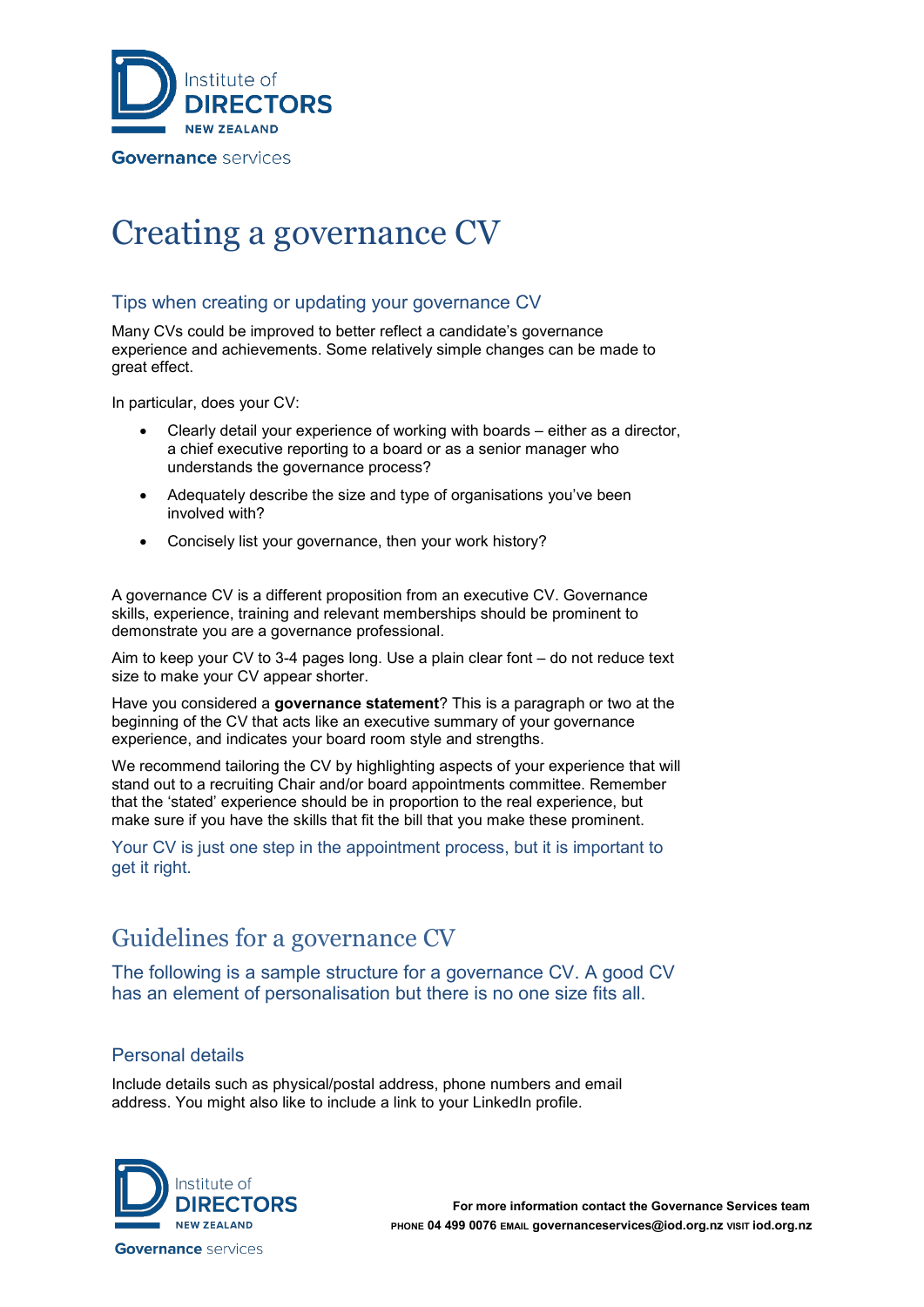If you spend some time away from your home address it is useful to detail this. Don't feel you have to disclose personal details in depth, as you want the appointment committee to be concentrating on your skills.

#### Professional memberships

If you are member of the IoD you should include your member category, for example, Associate, Member, Chartered Member or Chartered Fellow. You should also include your post nominal, where applicable.

Note all current memberships, and only include previous memberships if relevant.

#### Summary of key skills/competencies

Concise bullet point format of where you can add value to a board. You can also include your membership category here. You could include a governance statement here, or insert under its own heading directly following this summary.

#### Governance experience

#### **Current directorships**

List position and start date (month and year) in reverse chronological order. Note if you are chair or a member of a committee.

#### **Previous directorships**

Same format as above – however limit the number of positions listed to the last 10- 15 years.

Indicate (where possible) the entity type (eg listed, Crown Owned, private, NFP etc), annual turnover, assets and number of FTEs – particularly for lesser known organisations.

#### **If you are an aspiring director**

If you do not have any director roles, make a brief note here of your experience working with boards, and where you have gained governance knowledge, eg reporting to a board in an executive role.

#### Career summary

Same format as above; describe most recent roles but only list positions up to 15 years ago unless relevant.

Describe in a sentence or two the position's purpose, accountabilities, responsibilities and achievements to enable a prospective board to assess your experience and achievements within industry sectors.

#### **Qualifications**

List course name, institution, year completed. If a qualification is incomplete you may choose not to list it, or to note the reason for not completing.

#### Optional sections to include

#### **Interests**

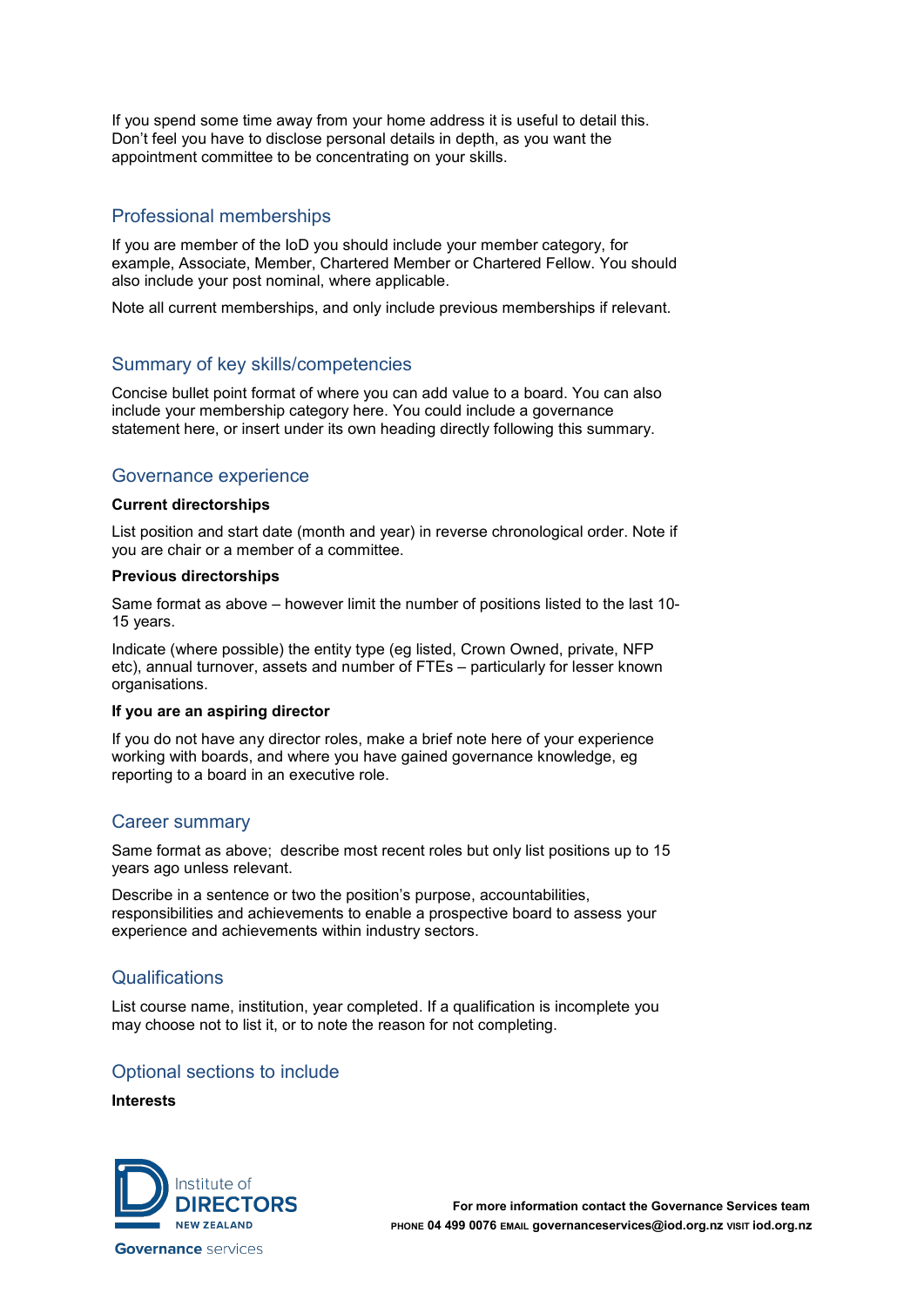Try to list only interests which may also relate to potential governance opportunities. We often conduct keyword searches to capture possible connections through a candidate's interests. For example if a client is looking for knowledge of the marine industry, we may carry out a keyword search on "yacht" or "boating" to identify candidates with an affiliation to that specific sector beyond their immediate executive or governance experience.

#### **Achievements**

#### **Awards**

#### **Publications**

#### **Referees**

If you choose to provide contact information for referees, please remember to update this. Nominate a maximum of two referee.

## Example CV

#### Name

Contact Details

Address:

Mobile:

email:

#### Governance statement

This is a paragraph or two at the beginning of the CV that acts like an executive summary of your governance experience, and indicates your board room style and strengths.

#### Key skills and experience

- eg Leadership
- x years working in [Industry]
- x years board/governance experience

#### Governance experience

#### **Organisation Name month / year to present**

#### **Role eg Director**

A brief description of the organisation. Include participation in major projects, key achievements/input, sub-committees etc.